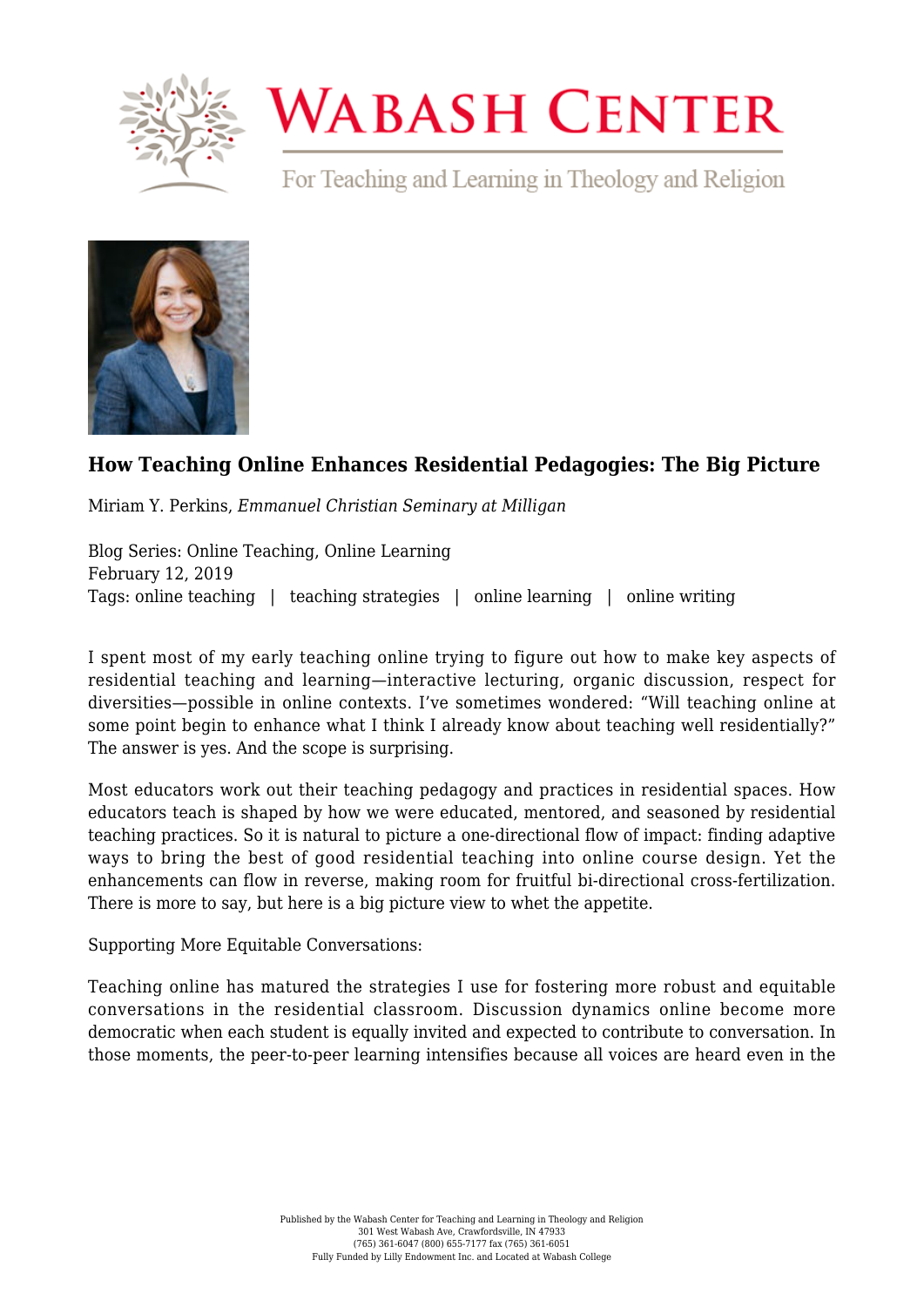midst of sometimes hard gender and racial dynamics. In residential spaces, minority, international, and women students frequently aren't given adequate space to enter into large group conversations. And some of the brightest male and female students process internally or in writing. I know the power of each student's voice because I read assignments. But the most trenchant student perspectives in a residential course are often not heard by peers. Online teaching has prompted me to experiment with residential teaching strategies that mimic the more democratic online discussion. One successful strategy is to invite every student to write three sentences on a discussion topic; then open the discussion with each student selecting and reading the sentence of their choice. Another tactic is to have a less vocal student "unlock" a discussion with a first word on the topic, and another less vocal student "close" the conversation with the concluding word.

Resourcing Complex Life Contexts:

Online teaching has also widened my view of the resources students bring to a residential classroom from their own backgrounds and life contexts. Online course assignments and learning activities ask students to connect what they are learning to their professional, personal, or cultural contexts. This makes learning more meaningful and applicable, and expands the contextual awareness of both peers and educators. Residential classrooms are full of the same kinds of resources which often go untapped. I have become more intentional about utilizing free-writing moments in class or pair and share opportunities for students to connect learning to their life contexts. In residential course assignments I am now more explicit about expecting and rewarding innovative connections to life contexts that expand the contextual awareness of the entire class.

### Prioritizing Desired Competencies:

Teaching online has also challenged me across teaching contexts to be more explicit not only about what I want students to know, but what I want to see students be able to do. For example, in an online theology course I want students to learn how to respectfully engage one another online around complex aspects of Christology. I realized I had a similar "hidden" objective in the residential version of the course which is now in the syllabus. Prompted by online experimentation, I have also reframed some residential course objectives as desired competencies a student must demonstrate by the end of a course. For example, I added three prayer competencies in a residential course on Trinitarian themes: a well-crafted pastoral prayer, a memorized scriptural benediction, and an unscripted blessing and anointing. In these competencies, students could see the beauty and pastoral impact of Trinitarian language. And I could celebrate and more accurately evaluate not only maturing knowledge but also new capacities and skills.

### Respecting Complex Life Contexts:

In residential courses I am now more intentional about respecting students' time by selecting strong but accessible readings, scaffolding assignments with straightforward expectations, and affirming good communication around the life challenges impacting their learning. Online